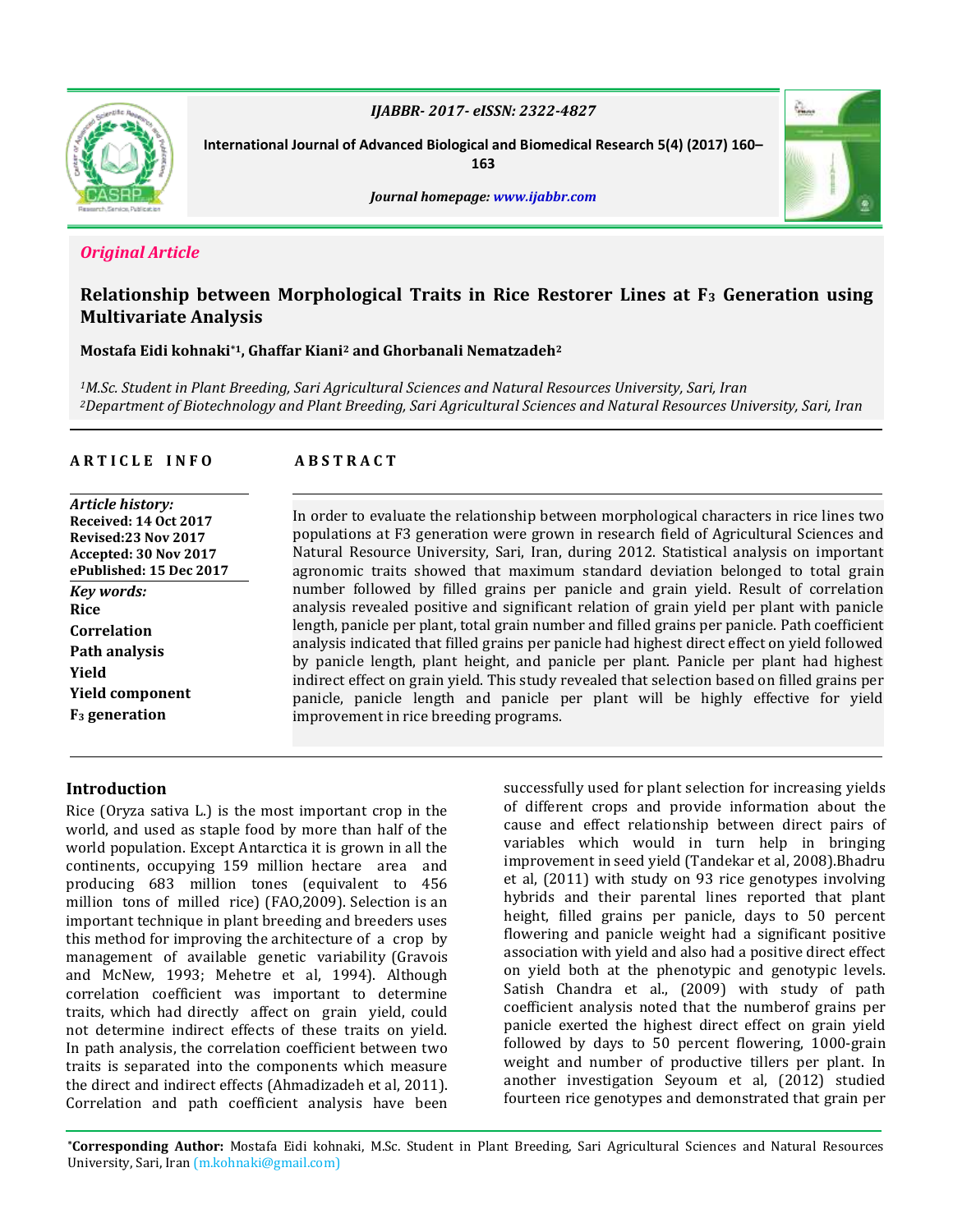panicle had maximum positive direct effect and highly significant genotypic correlation coefficient with grain yield. selection of parents based on yield alone is often misleading (Abdus et al, 2009; Selvaraj et al, 2011) because grain yield is a complex polygenic character controlled by many genes interacting with the environment and is the product of many factors called yield components.The objective of the present study was to study the relationship between traits, and to determine the direct and indirect effects of effective traits on grain yield.

## **Materials and Methods**

Plant materials used in the present study consisted of two F3 populations (IR60819/ Pajohesh and IR58110 /Pajohesh) that were grown in field of Sari Agricultural Sciences, and Natural Resource University, Sari, Iran, during 2012.The observations were recorded on three randomly selected plants for nine traits including yield and its component traits.Up to 53 superior genotypes were selected based on morphological performance in studied F3 populations and important agronomic traits like, plant height (cm), panicles per plant, panicle length (cm), 1000-grain weight (g),grain length (mm), grain width (mm), filled grains per panicle and grain yield/plant (g) were recorded on those genotypes based on the standard evaluation system (SES) of rice (IRRI, 2002).The statistical analysis, including estimation of descriptive statistics and coefficient of correlation performed using path analysis and SPSS version 16 statistical package.

### **Result and Discussion**

Diversity and genetic relationships are essential information in crop improvement programs and success of plant breeding programs relies heavily on the existence of genetic variability for particular trait (Kiani, 2012).The results of the descriptive statistics were shown in Table 1.According to the results of this table,maximum standard deviation belonged to total grain number (52.93) followed by filled grain per panicle (34.66) and grain yield (9.66). Among agronomic traits, filled grains per panicle, grain yield, total grain and panicles per plant with the CVs of 38.07, 32.77, 32.72 and 32.66 percent had more phenotypic variations, respectively. While grain length and plant height had less variation.

In the present investigation we intend to reveals the possibility of effective selection for improvement of yield and its important components in subsequent segregating populations. Knowledge on interrelationship between yield and its component may facilitate breeder to decide upon the intensity and direction of selection pressure to be given on related traits for the simultaneous improvement of yield contributing traits (Rajamadhan, 2011). Effective improvement in yield may be brought about through selection of yield component characters. Hence, association analysis was undertaken to determine the direction of selection and number of characteristics to be considered in improving grain yield.

| <b>Variable</b> | Range      | Mean   |       | Standard deviation Coefficient of variation(%) |
|-----------------|------------|--------|-------|------------------------------------------------|
| <b>PH</b>       | 159-101    | 114.71 | 9.46  | 8.24                                           |
| Pl              | 36-24.1    | 28.99  | 2.46  | 8.48                                           |
| <b>PP</b>       | $25 - 4$   | 15.43  | 5.04  | 32.66                                          |
| <b>TGN</b>      | 302-84     | 161.75 | 52.93 | 32.72                                          |
| FGP             | 168-35     | 91.03  | 34.66 | 38.07                                          |
| GL              | 11.78-8.84 | 10.27  | .63   | 6.13                                           |
| GW              | 2.74-1.15  | 2.38   | .26   | 10.92                                          |
| <b>TGW</b>      | 27.2-11.5  | 21.58  | 4.11  | 19.04                                          |
| <b>GY</b>       | 48.6-15    | 29.47  | 9.66  | 32.77                                          |

**Table 1.** Descriptive statistics in fifty-three F3 rice lines for some agronomic traits

PH= plant height (cm), PL= panicle length (cm), PP= panicles per plant, TGN= Total grain number, FGP= filled grains per panicle, GL= grain length, GW= grain width, TGW= 1000-grains weight (g), GY= Grain yield/plant (g).

Correlation coefficients of studied traits (Table 2) showed that there was a highly significant correlation between grain yield with panicles length, panicles per plant and total grain number at the 0.01 level and filled grain per panicle at the 0.05 level indicating that simultaneous selection for these characters would result in improvement of yield.Similar findings were earlier reported by Basavaraja *et al.* (2011) and Shanthi *et al.* (2011) for panicles per plant and Kole *et al.* (2008) for panicle length and Gulzar *et al.* (2012) for total grain number. Panicle length as a criterion for evaluating the performance of a plant is deemed correlated significantly with the total grain number (1.239) considering the relatively high direct effect of this attribute on grain yield it can be used to enhance the yield of the genotypes.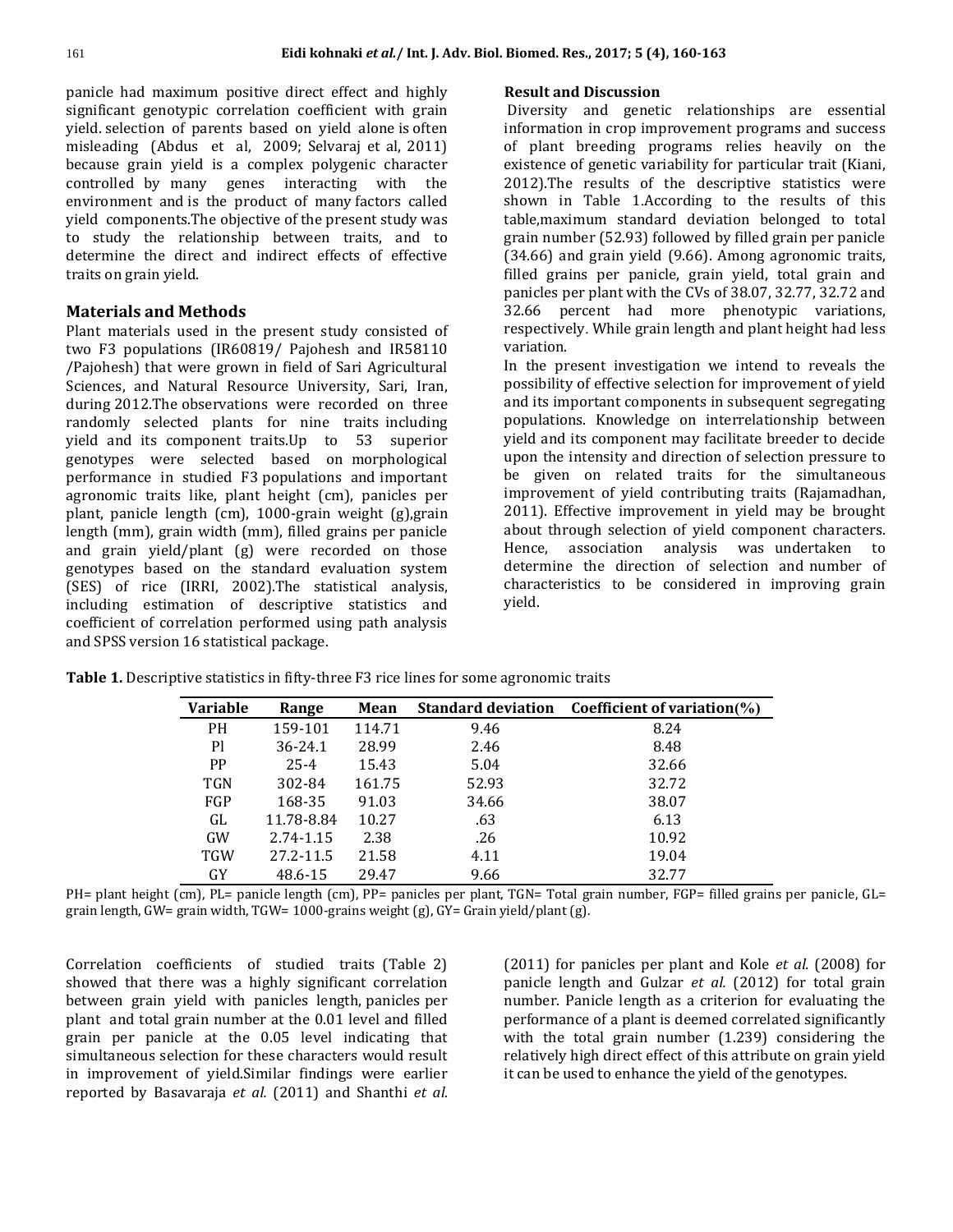| <b>Characters</b> | PH       | PL       | <b>PP</b> | <b>TGN</b> | FGP     | GL      | <b>GW</b> | <b>TGW</b> | GY |
|-------------------|----------|----------|-----------|------------|---------|---------|-----------|------------|----|
| PH                |          |          |           |            |         |         |           |            |    |
| PL                | $.582**$ |          |           |            |         |         |           |            |    |
| PP                | $-410**$ | $-207$   |           |            |         |         |           |            |    |
| <b>TGN</b>        | $.534**$ | $.740**$ | $-354*$   |            |         |         |           |            |    |
| FGP               | .089     | .334     | $-303$    | $.767**$   |         |         |           |            |    |
| GL                | $-068$   | $-252$   | .072      | $-266$     | $-245$  |         |           |            |    |
| GW                | .232     | .147     | .064      | .133       | .151    | $-075$  |           |            |    |
| <b>TGW</b>        | $-0.94$  | $-298$   | $.275*$   | $-391^*$   | .061    | $.309*$ | $.410**$  |            |    |
| GY                | $-016$   | $.636**$ | $.400**$  | $.641**$   | $.475*$ | $-249$  | .072      | .073       |    |

**Table 2.** Correlation coefficients among grain yield and its components in fifty-three F3 rice lines

\*\* and  $*$ , significant at 1 and 5% level of probability, respectively. PH= plant height (cm), PL= panicle length (cm), PP= panicles per plant, TGN= Total grain number, FGP= filled grains per panicle, GL= grain length, GW= grain width, TGW= 1000-grains weight (g), GY= Grain yield/plant (g)

The correlation coefficient alone is inadequate to interpret the cause and effect relationships among the traits and ultimately with yield (Bhadru, 2011). Path coefficient analysis (Table 3) revealed that filled grains per panicle (4.202), has highest direct effect on yield followed by panicle length (1.675), plant height (1.622), and panicle per plant (1.486).This characters have positive direct effect and significant positive association with grain yield indicating that these traits were more contribute towards grain yield in these rice lines,therefore selection for these characters is likely to bring about an overall improvement in single plant yield directly. Panicle per plant had highest indirect effect on grain yield that is also noted in another report (Bagheri

et al, 2011; Madhavilatha et al, 2005). It seems that increasing in panicle per plant,led to increasing leaf area or photosynthesis source which will ultimately increase yield. The direct effect of total grain number was negative (-4.888) but it indicated high indirect effect via 1000 grains weight (1.91). Similarly the1000-grains weight has negative direct effect on grain yield (-2.158) but it showed high indirect positive effect on it through the panicle length (0.643).The combined results of both correlation and path analysis revealed that selection based on filled grains per panicle, panicle length and panicle per plant will be highly effective for yield improvement in rice breeding programs.

**Table 3.** Genotypic direct (diagonal) and indirect effects of different quantitative traits in fifty-three F3 rice lines

| <b>Characters</b> | PH      | PL       | <b>PP</b> | <b>TGN</b> | FGP      | GL      | GW     | <b>TGW</b> | r' with yield |
|-------------------|---------|----------|-----------|------------|----------|---------|--------|------------|---------------|
| PH                | 1.622   | 0.944    | $-0.666$  | 0.866      | .144     | $-111$  | .376   | $-153$     | $-0.016$      |
| PL                | 0.975   | 1.675    | $-0.347$  | 1.239      | .559     | $-423$  | .246   | $-.5$      | $.636**$      |
| <b>PP</b>         | $-0.61$ | $-0.308$ | 1.486     | $-527$     | $-451$   | .107    | .095   | .408       | $.400**$      |
| <b>TGN</b>        | $-2.61$ | $-3.617$ | 1.73      | $-4.888$   | $-3.749$ | 1.3     | $-651$ | 1.91       | $.641**$      |
| FGP               | .374    | 1.403    | $-1.274$  | 3.223      | 4.202    | $-1.03$ | .634   | .256       | $.475*$       |
| GL                | $-041$  | $-15$    | .042      | $-159$     | $-146$   | 0.595   | $-045$ | .183       | $-249$        |
| GW                | .069    | $-043$   | .019      | .039       | .045     | $-023$  | .298   | .122       | .072          |
| <b>TGW</b>        | .202    | .643     | $-594$    | .843       | $-132$   | $-667$  | $-885$ | $-2.158$   | .073          |

\*\* and \*, significant at 1 and 5% level of probability, respectively

#### **Acknowledgments**

This project was financiallysupported by Genetics & Agricultural Biotechnology Institute of Tabarestan (GABIT).The authors thank to A. Afkhami for technical assistance.

#### **References**

Ahmadizadeh, M., Nori, A., Shahbazi., H, Aharizad, S., 2011. Correlated response of morpho physiological traits of grain yield in durum wheat under normal irrigation and drought stress conditions in greenhouse. *African J. Biotechnol.,* 10(85): 19771-19779.

Bagheri, N., Babaeian-Jelodar, N., Pasha, A., 2011. Path coefficient analysis for yield and yield components in diverse rice (*Oryza sativa L*.) genotypes. *Bih Biol 5:32-35*.

Basavaraja, T., Gangaprasad, S., Dhusyantha Kumar, B.M., Hittlamani, S.H., 2011. Correlation and path analysis of yield and yield attributes in local rice cultivars (*Oryza sativa L*.), *Ele J Plant Breed, 2(4):523 -526.*

Bhadru, D., Lokanadha Reddy, D., Ramesha, M.S., 2011. Correlation and path coefficient analysis of yield and yield contributing traits in rice hybrids and their parental lines*. Electronic Journal of Plant Breeding, 2(1): 112-116.*

FAO, 2009. www.fao.org